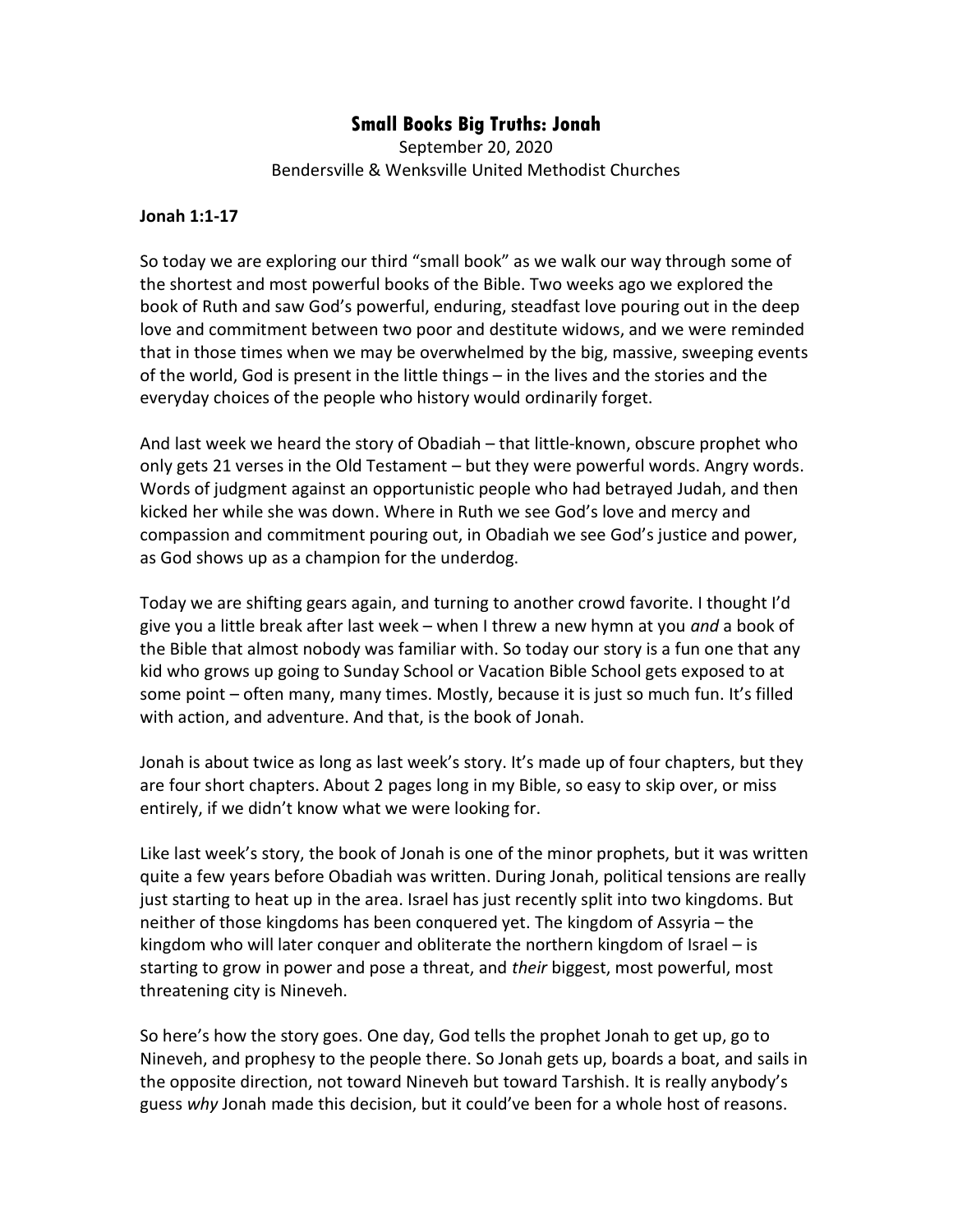Maybe he was scared of the Ninevites. They were the big, bad bullies on the playground after all, and he may have been worried that if he set foot in Nineveh and started preaching God's judgment against them, they would hang him upside-down by his ankles. Prophets weren't always treated especially well, after all, because they would rarely speak words that the people wanted to hear. Doom and gloom and destruction, most of it. And Jonah knew that the Ninevites were especially violent.

Or maybe, Jonah was worried less about what the people in Nineveh would do, and more about what God was doing. Why did God want Jonah to go to Nineveh in the first place? Why was God sending these scum of the earth a messenger? God usually only sent prophets to his own people. To Israel and Judah. And again, usually God sent the prophets to preach bad news, but still, for God to speak to the people through a prophet, usually meant that God loved those people and wanted them to repent and turn around for their own good as well as for the good of others. So if God is sending a prophet to Nineveh – to Israel's enemies – does that mean God loves the Ninevites too? Does that mean God will give them a second chance if they repent? Does this mean that maybe – perhaps – God doesn't want to rain hellfire and damnation on our enemies?

So Jonah didn't like that. And he thinks, "God can't use me, if God can't reach me." So he pretends not to have gotten the message, he concocts an elaborate excuse about an unavoidable business trip in Tarshish, he turns off his cell phone, and he sets sail for as far from Nineveh as he can get. Passive aggressiveness at its finest.

So, the story of course goes that God sent a violent storm upon the sea – so violent that the sailors were terrified. The boat was splitting apart. They tried throwing their cargo overboard so that the boat would be lighter, but that did nothing. They were in deep, deep trouble. When they had exhausted every option, they tried praying to their gods, and that, too, did nothing. Astonishingly, though, while all of this is going down, Jonah is asleep. He's taking a nap. He is completely oblivious to the crisis that is surrounding him. It's almost like when he decided to run away from God, he stuck his head so deep in the sand that not even a tsunami could reach him. Jonah is checked out. Finally the captain comes down and wakes him up, yelling at him – "how can you be sleeping at a time like this?!?! Get up and start praying to your God, and maybe he will save us!"

So when they've tried literally everything else to save the ship – they've tried to steer around the storm, they've thrown their rations overboard, they've tried praying to the sea gods, and nothing has worked, the sailors do the only thing left to do. The thing that we all do when we get scared and tired and nothing we are doing is working. They start pointing fingers. Whose fault is this? Who made the gods angry? We can't control the storm, so who can we blame for it? C'mon. Let's play rock-paper-scissors. And the one who loses – he's the one to blame.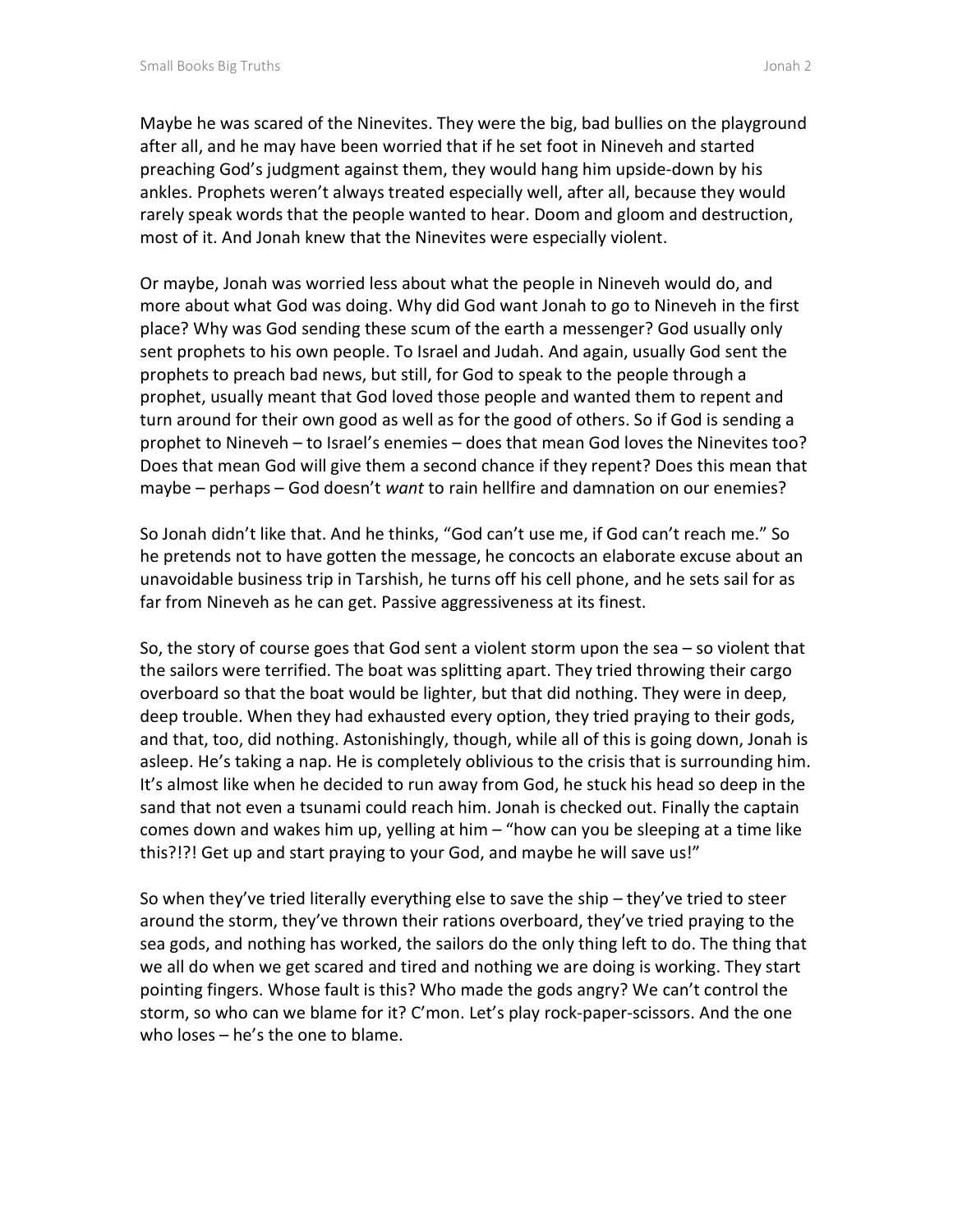So, that's what they do. Minus the rock-paper-scissors. They cast lots. Which is basically like rolling dice. A game of chance. Like rock-paper-scissors. And lo-and-behold, the lot falls on Jonah.

Who knew, that maybe God would use a simple, silly, trivial little game of chance to uncover the truth?

WHAT HAVE YOU DONE?!?! The sailors scream to him and finally, Jonah fesses up and tells them to throw him into the sea. That's what they do, and immediately the storm stops. God sends a big fish to swallow Jonah up, and that's where Jonah stays, for three days and three nights – long enough for that fish to swim to the shores of Nineveh, where Jonah should've been the entire time. And then, the fish yaks Jonah up onto the beach.

So we know the rest of the story, right? Jonah finally sees the error of his ways. He passionately prophesies to the people of Nineveh, the Ninevites hear Jonah's words and repent, God forgives Jonah, God forgives Nineveh, and everyone lives happily ever after. The end.

## Right?

Yeah…not exactly. That's about how most children's bibles end the book of Jonah, and that may be how we remember the story.

## [Examples]

But that's actually not the way the story ends. Here's what really happens. The fish yaks Jonah up onto the shore. Jonah looks around, grumbles, sighs, rolls his eyes. And mutters under his breath, "Fine. I'll do it. But I'm not going to be happy about it." And then, Jonah preaches the shortest and least heart-felt sermon ever known to humankind. Just 8 words long, in English. 5 words, in Hebrew. "Forty days more, and Nineveh shall be overthrown."

That's it. No word about who will be doing the overthrowing, no words about why they are being overthrown, or what they can do about it; no call to repentance. No fun stories or engaging illustrations. Not even the slightest mention of God. Basically just, "dudes, you're toast."

And then he says to God, "there. I did it. Happy now?" and he huffs off to the outskirts of town, where there is a hill that overlooks the city. He climbs up to the top of that hill, then turns around, has a seat, and figures "If I have to be here, then at least I can get a front row seat to their total annihilation." And he sits eagerly, waiting for God to rain fire down on Nineveh and wipe those enemies off the map.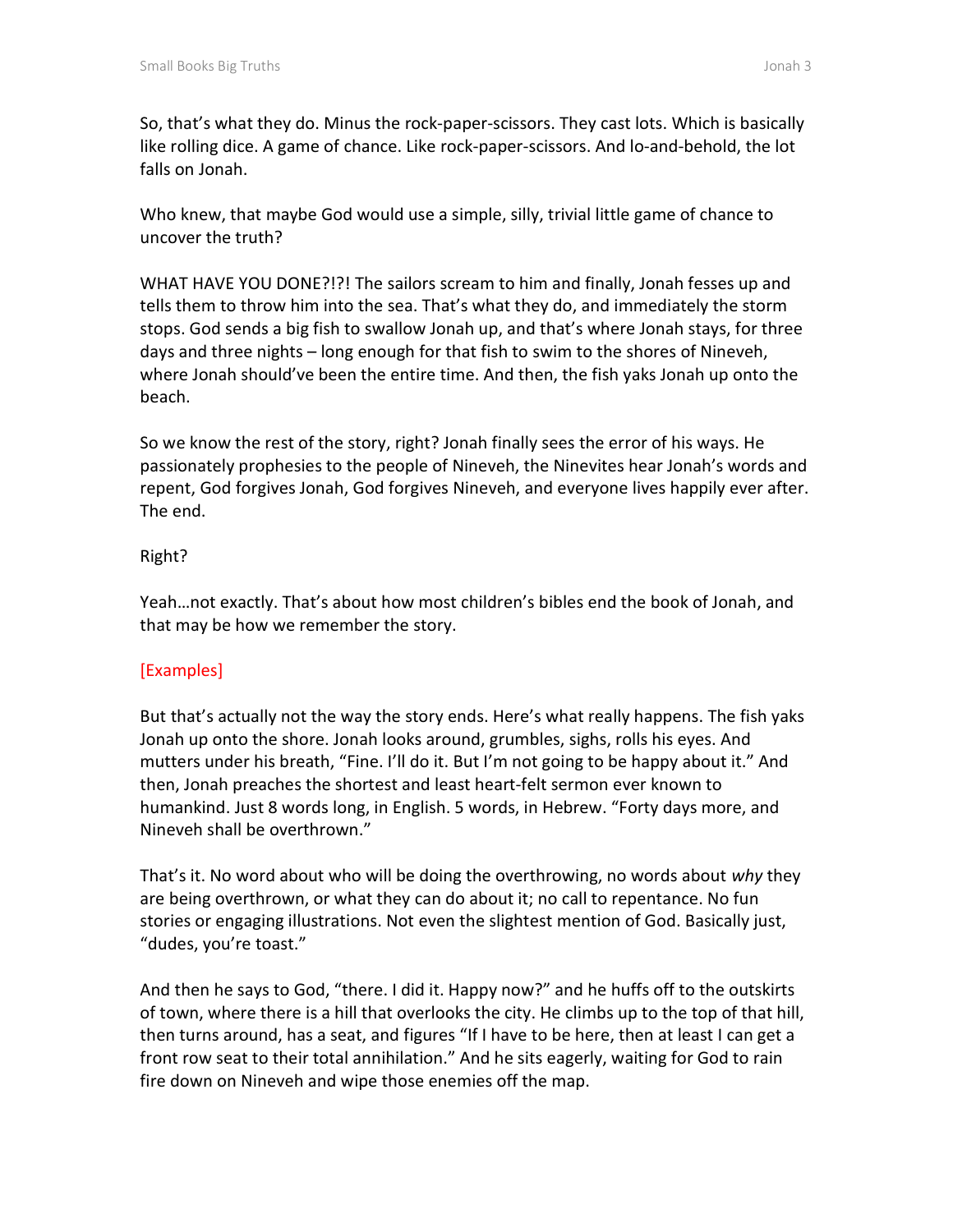But that's not what happened. As it turns out, the Ninevites listened to Jonah's words "Dudes, you're toast" but what they actually heard was everything Jonah didn't say. The king called for a national day of lament. Every Ninevite was ordered to dress in scratchy clothes and fast from eating and drinking, and to cry out to God for mercy. They looked inward at their sin, and the violence that they had brought upon the world, and they repented. And God listened to them and changed his mind about the disaster he had planned for them.

Meanwhile, Jonah is sitting there on that hill, waiting for the hellfire and brimstone that wasn't coming, and he gets mad. Like, seriously, furious with God. He starts whining to God, "God, why'd you have to save them? This is why I didn't want to come here in the first place! I KNEW you'd listen to them, and forgive them! Why'd you have to do it?"

So then God's wrath does start to burn a little bit. But not at Nineveh. At Jonah. God grows a bush to cover Jonah and provide him with shade – and then he sends a worm to eat the bush. And then he sends a scorching wind to beat down on Jonah and Jonah sounds like a dramatic 11-year-old: "I'm so mad I could die!"

And God's response is basically, "Get over it. The Ninevites are people I created, just like you. And you do not get to tell me who I should and should not be concerned with."

And that's where the book of Jonah ends. With Jonah pouting on that mountainside and God telling him, "suck it up, buttercup."

Jonah has to be one of my all-time favorite Bible stories, because it is so. Dadgum. Real. I mean, aside from the whole living in the belly of a fish thing. That's like something out of Aesop's Fables. But everything else – reading the book of Jonah feels a little bit like looking in the mirror. And not in a good way.

How many times do we hear God calling out to us to go somewhere, or do something, or talk to someone, or have a certain conversation – that is the absolute last thing we want to do? And so what do we do? We avoid it. We may get busy doing something else in an effort to muffle out God's voice. Or maybe we overthink it, and justify our way out of it. Or we just dismiss God's voice outright.

And then when we find ourselves on the shores of Nineveh anyway, our efforts – whether conscious or subconscious – to sabotage what we are doing. "Okay, I'll try. But I really don't think this is going to work." Or "I'll show up, but I'm not putting my heart into this." Or "I'll say that I'm on board, but I'm going to complain about it later." And then we start gearing up for a great big "Told ya so."

And then, the ending. As much as we say that we love happy endings, and that Nineveh turning around and repenting is the best thing that could have happened…if we were to be honest about it, how many of us would really just like to see our enemies burn? How